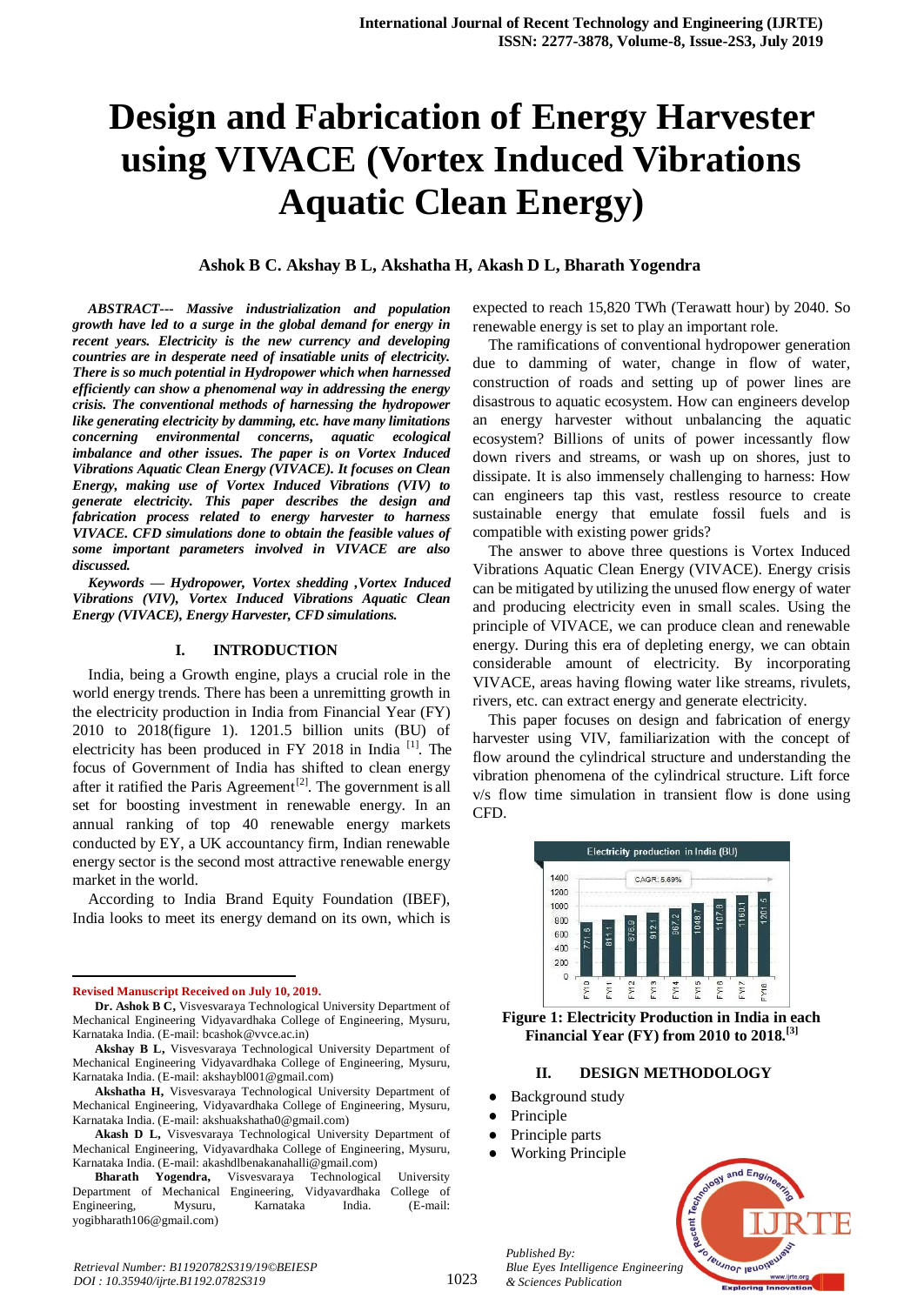#### **DESIGN AND FABRICATION OF ENERGY HARVESTER USING VIVACE (VORTEX INDUCED VIBRATIONS AQUATIC CLEAN ENERGY)**

The design of our Project goes as follows:

# *A. Background study*

# *1. Regime of flow*

One of the non-dimensionless numbers that is utilized to illustrate the flow around a smooth circular cylinder is the Reynolds number (Re). The Reynolds number is the ratio of the inertia forces to viscous forces. Flow regimes are obtained as the consequence of immense changes of the Reynolds number. The changes of the Reynolds number necessitate separation flows in the wake region of the cylinder, which are called vortices. Separation does not occur at meagre values of Re ( $Re < 5$ ). When the Re is further increased, the separation starts to occur, becomes unstable, and initiates the phenomenon called vortex shedding at certain frequency.  $[4]$ 

#### *2. Vortex Shedding*

The phenomenon of Vortex shedding (Fig 2.1) occurs when pairs of stable vortices are susceptible to small disturbances and become unstable at Re greater than 40. For these values of Re, the boundary layer over the cylinder surface will separate due to the pressure gradient forced by the divergent profile of the flow territory at the backside of the cylinder. Vortex shedding manifests at a particular frequency called as vortex shedding frequency (fv). This frequency normalized with the flow velocity (U) and the cylinder diameter (D), can be seen as a function of the Reynolds number $^{[4]}$ . Moreover, the normalized vortexshedding frequency is called Strouhal number (St).The relationship between Re in x- axis and St in y-axis is seen in Figure 2.2.



**Figure 2.1: Vortex shedding**



**Figure 2.2: Graph of Reynolds number v/s Strouhal number for smooth circular cylinder**

# *3. Drag and Lift Forces*

The pressure distribution of the cylinder due to the flow will change periodically due to cyclical change of the vortex shedding, as a result generating a cyclical variation in the force components on the cylinder. Cross- flow and in-line directions are the force components. The lift force  $(F<sub>L</sub>)$  is in

the cross-flow direction and the drag force  $(F<sub>D</sub>)$  is in the inline direction. The lift force develops when the vortex shedding begins and it varies at the vortex shedding frequency. Correspondingly, the drag force also has the oscillating part due to the vortex shedding, additionally as a result of friction and pressure difference, it also has a small force; this part is called the mean drag  $[5]$ .

# *4. Cross-Flow and In-Line Vibrations of Cylindrical Structure*

Vibrations of bluff body materialise as the result of cyclical variations in the force components due to the vortex shedding. The vibrations can be divided as cross flow vibrations (Fig.2.3(a)) and in-line vibrations (Fig.2.3(b))). The lift force causes the cross-flow vibration while the drag force causes the in-line. Both vibrations are often called the vortex- induced vibrations.



**Figure 2.3(a): Sketch of Inline Vortex Induced Vibrations [7]**



**Figure 2.3(b): Sketch of Cross-Flow Vortex Induced Vibrations [7]**

# *5. Vortex Induced Vibrations (VIV)*

VIV result from vortices forming and shedding on the downstream side of a bluff body in a current. Vortex shedding alternates from one side to the other, thereby creating an oscillation / a vibration. The VIV phenomenon is non-linear. This property of VIV has huge implication as it can produce beneficial energy at high efficiency over a wide range of current speeds.

# *6. Lock-in Frequency*

*Published By:*

*& Sciences Publication* 

The vortex shedding frequency (fv) will be trailing the stationary-cylinder Strouhal frequency (f) till the reduced velocity (Vr) arrives at some value. When the flow speed increases, vortex shedding frequency (fv) does not follow the Strouhal frequency (f) and begins to follow the natural

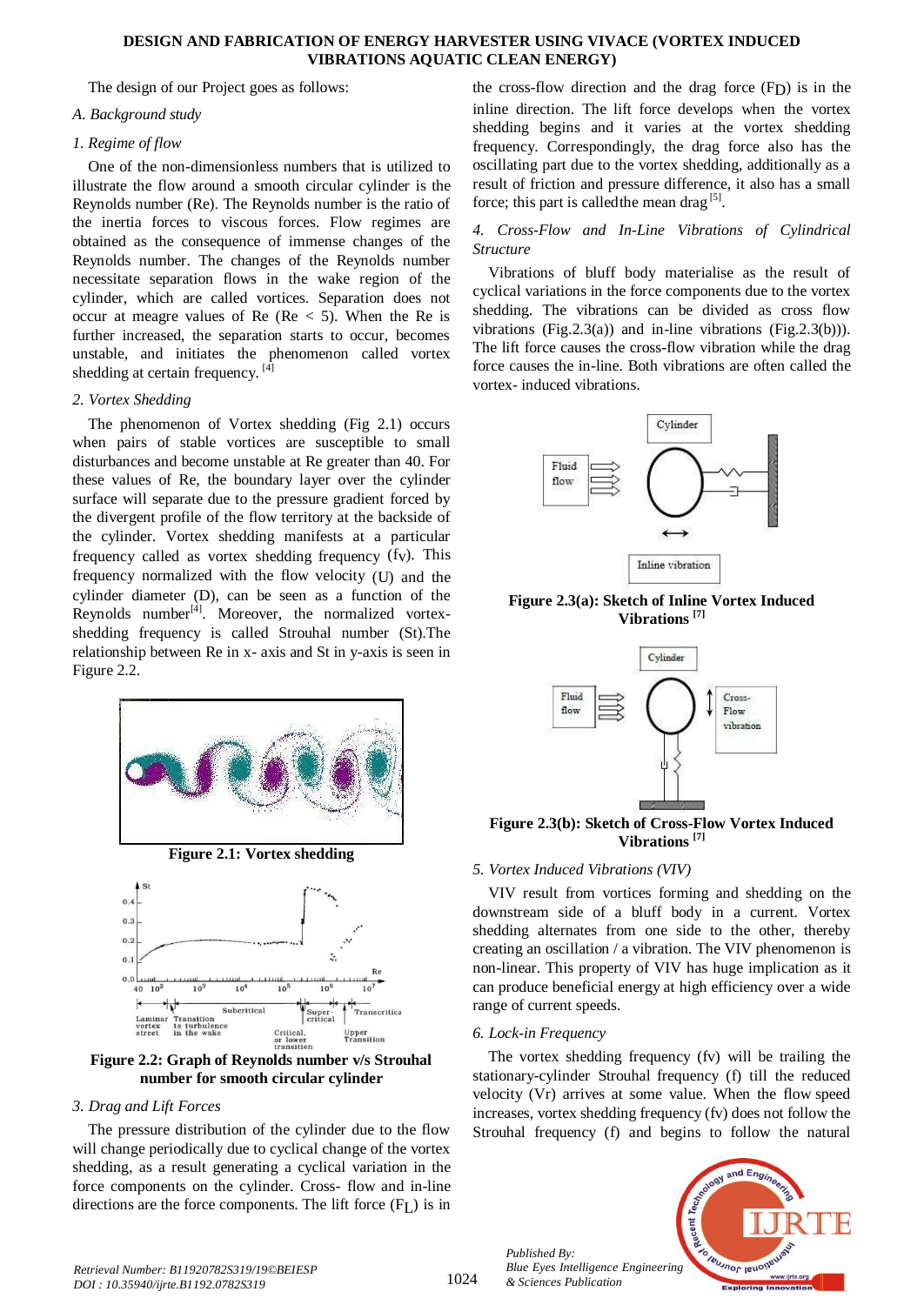frequency (fn) of the system. This phenomenon takes place at a range. In this range, the vortex shedding frequency is locked into the natural frequency of the system. This phenomenon is known as the "lock-in'' phenomenon. At this range, fv, fn and f have the same values, therefore, the lift force oscillates with the cylinder motion resulting in large vibration amplitudes.

# *B. Principle: Vortex Induced Vibrations Aquatic Clean Energy (VIVACE)*

Vortex Induced Vibration Aquatic Clean Energy (VIVACE) replicates the features of fish movements. Fish curve their bodies to glide between the vortices shed by their bodies in front of them. Their muscle power alone cannot propel them forward through the water at the speed they go, so they ride in each other's wake.<sup>[6][8]</sup>

Vortex induced vibrations are undulations that a rounded or cylinder-shaped object make in a flow of fluid, which can be air or water. The presence of the object puts twirls in the current's speed as it glides by. This causes eddies or vortices which generate a pattern on either sides of the object. The vortices push and pull the object up and down or left and right, perpendicular to the current. VIVACE works due to the presence of the bluff body in the current causing alternating vortices to form above and below the body. The vortices push and pull the passive body up and down creating mechanical energy i.e. vibrational energy. Later, this energy is converted into electricity. Because the oscillations of VIVACE would be slow, it is theorized that the system would not harm marine life like dams and water turbines can.[9][10]

# *C. Principle Parts*

- *● Bluff Body (Cylinder)*
- *● Rack*
- *● Pinion*
- *● Gear*
- *● Gear Coupled with DC generator*

# *D. Working Principle*

The Figure Below Shows the Working Principle of Our Project.



**Figure 2.4: CAD model of experimental set-up**



**Figure 2.5: Enlarged view of gear coupled with Generator**

The main principle behind this project is the conversion of linear oscillation of cylinder to rotational motion of the pinion. As the cylinder (Bluff body) is subjected to hydroenergy, it tends to oscillate due to the vortices formed around the structure of the cylinder, which can be converted to rotational energy to generate electricity. In this configuration, the cylinder is fixed axially and cross flow Vortex Induced Vibrations takes place. A rack and pinion arrangement is used for converting linear motion to rotational motion. As the cylinder reciprocates, the rack's movement rotates the pinion attached to it. The pinion drives the shaft which in turn rotates the alternator to generate power. Thus, electrical energy is obtained by continuous oscillation of the cylinder and DC output voltage is obtained.

# **III. DESIGN SPECIFICATIONS**

# *A. Formulae*

# *1. Reynolds number*

One of the non-dimensionless hydrodynamic numbers that is used to describe the flow around a smooth circular cylinder is the Reynolds number (Re). By the definition, the Reynolds number is the ratio of the inertia forces to viscous forces and formulated as:

$$
R_e = DU_{\mathcal{V}}
$$

in which *D* is the diameter of the cylinder, *U* is the flow velocity and *v* is the kinematic of the fluid.

# *2. Vortex shedding*

*Published By:*

*& Sciences Publication* 

Vortex shedding occurs at a certain frequency, which is called as vortex shedding frequency  $(f_y)$ . This frequency normalized with the flow velocity U and the cylinder diameter *D*, can be seen as a function of the Reynolds number:

$$
f_v = \frac{S_t U}{D}
$$

Furthermore, the normalized vortex- shedding frequency is called Strouhal number (St) and the empirical formulae is:

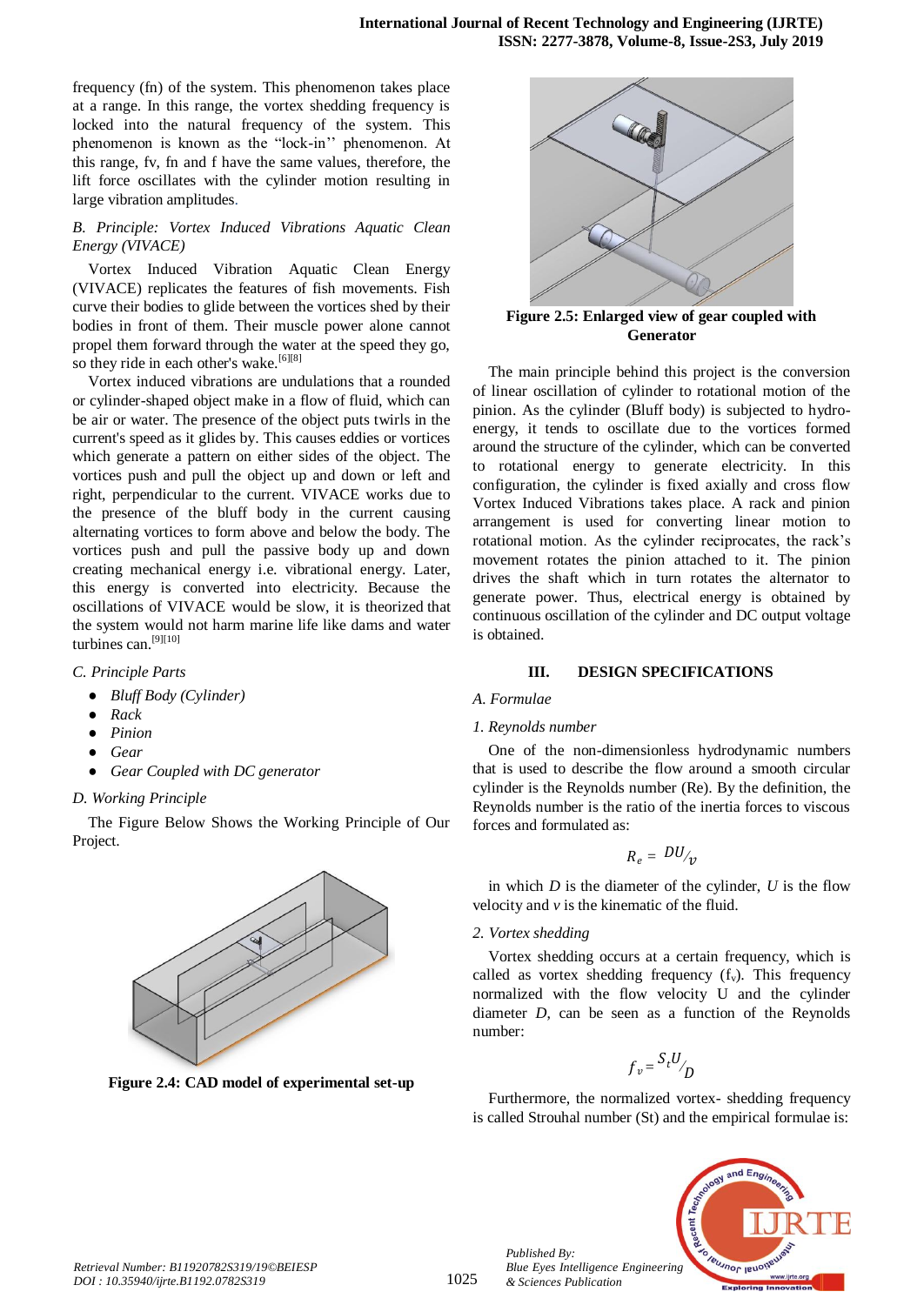#### **DESIGN AND FABRICATION OF ENERGY HARVESTER USING VIVACE (VORTEX INDUCED VIBRATIONS AQUATIC CLEAN ENERGY)**

 $S_t$ =0.198 (1 –  $\frac{19.7}{R_e}$ )

*3. Lift Force*

Lift force is formulated as follows:

 $=$   $\bar{t}$  sin( $\omega_{S}t + \phi_{S}$ ).  $\bar{t}$ the amplitude of the oscillation lift. The Vortex Shedding is represented by  $\omega_s$  =

 $2\pi$ /*fv* and  $\phi_s$  is the phase angle between oscillating

force and vortex shedding. CL are the dimensionless parameters for lift force and can be calculated using:

$$
\hat{F}{\rm = 0.5 \times \rho_{fluid} \, L\,D \, U^2 \times C_L}
$$

where L, D and U are the cylinder length, cylinder diameter and flow velocity respectively.<sup>[12]</sup>

*4. Apparent mass*

$$
m = m + m
$$
  
app *pipe* dis where  

$$
m_{pipe} = (\rho_{cyl} \times L) + m_{add}
$$

$$
m_{dis} = \rho_{fluid} \times Vol
$$

$$
Vol = \frac{\pi}{4} \left( D^2 \times L \right)
$$

Where  $\underline{V}$ ol is Volume of the cylinder, m<sub>dis</sub> is mass of fluid displaced by the cylinder, *ρ*<sub>fluid</sub> is water density, mass *m*<sub>add</sub> represents additional mass added to the pipe, which will initially be set as 0. The pipe mass *mpipe* was determined

based on unit length density ( $\rho$ cyl) of 0.64kg/m.

# *5. Spring stiffness*

Stiffness is a measure of the resistance offered by an elastic body to deformation. Spring stiffness (k) is the force required to cause unit deflection. It is given by:

$$
k = (2\pi f_v)^2 \times m_{\rm app}
$$

Where  $f_v$  is vortex shedding frequency and mapp is apparent mass.

# **IV. ANALYTICAL CALCULATIONS & RESULTS**

These are the known values:

| <b>Property</b>          | <b>Parameter</b> | <b>Values</b>         |
|--------------------------|------------------|-----------------------|
| Cylinder material        | M                | <b>PVC</b>            |
| <b>Cylinder Diameter</b> | D                | 25.4 mm               |
| Cylinder Length          | L                | $200 \text{ mm}$      |
| Water density            | $\rho$ fluid     | 998 kg/m <sup>3</sup> |
| Linear cylinder          | $\rho_{cyl}$     | $0.64$ kg/m           |
| density                  |                  |                       |
| Fluid temperature        | т                | $25^{\circ}$ C        |
| Water Kinematic          | $\boldsymbol{v}$ | $0.89 e^{-6}$         |
| Density                  |                  | $m^2/s$               |
| Maximum Flow             | Н                | $1 \text{ m/s}$       |
| speed                    |                  |                       |

*Calculations:*

*1. Reynolds Number (Re):*

$$
R = DU/ = 25.4 \times 10^{-3} \times 1,0.89 e^{-6} e \nu
$$
  
 
$$
R_e = 28539.32
$$

*2. Strouhal Number (St):*

$$
S = 0.198 \left(1 - \frac{19.7}{R_e}\right) = 0.198 \left(1 - \frac{19.7}{28539.32p}\right)
$$

$$
S_t = 0.1978
$$

*3. Vortex Shedding Frequency (f<sup>v</sup> ):*

$$
f_{v} = {}^{S}t{}^{U}\!\!/_{D} = 0.1978 \times 1/_{-3}
$$
  
25.4 × 10  

$$
f_{v} = 7.787 Hz
$$

4. Lift force  $(\hat{\mathbf{Z}})$ :

$$
\hat{F} = 0.5 \times \rho f luid LDU^{2} \times C_{L}
$$
  
= 0.5 × 998 × 200 e<sup>-3</sup> × 25.4e<sup>-3</sup> × 1<sup>2</sup> × 0.8  
= 2.027 N

Coefficient of lift *CL* is assumed 0.8 as a conservative estimate based on background research. Realistically, *CL*  varies with displacement of the cylinder, so this value is an average

#### *5. Apparent mass (mapp):*

$$
Vol = \frac{\pi}{4} (D^2 \times L)
$$
  
=  $\frac{\pi}{4} ((25.4 \times 10^{-3})^2 \times (200 \times 10^{-3}))$   
= 1.0134  
 $\times 10^{-4} m^3$   
mdis = pfluid $\times Vol = 998 \times 1.0134 \times 10^{-4}$   
= 0.10114 kg  
*madd*= 0 kg  
*mpipe*=  $(\rho_{\text{cyl}} \times L) + m_{\text{add}}$   
*mpipe*=  $(0.64 \times 200 \times 10^{-3}) + 0$   
= 0.128 kg  
map = *mpipe* + mdis = 0.22914 kg

*6. Spring Stiffness (k):*

$$
k = (2\pi f_v)^2 \times \text{mapp} = (2 \times \pi \times 7.787)^2 \times 0.22914
$$
  
= 548.53 kg/m = 548.53×9.81

 $k = 5381.09$  N/m



# **V. CFD SIMULATION**

**Figure 4.1 : CFD Simulation of Lift v/s Flow-time**

The turbulent analysis is used in the CFD simulation as the Reynolds number is in turbulent region. K-omega (due



*Published By:*

*& Sciences Publication*